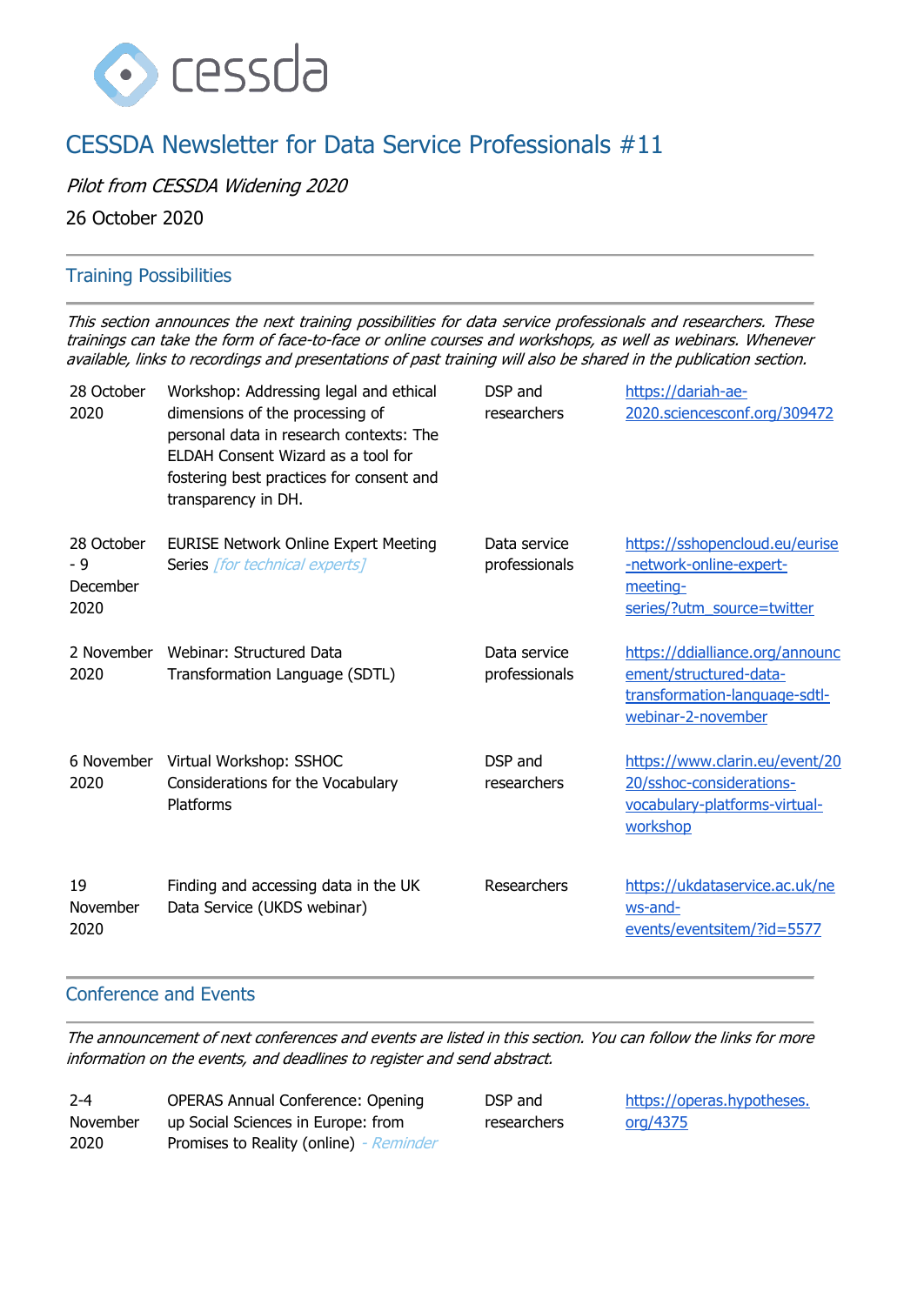

| $16 - 19$<br>November<br>2020 | Realising the European Open Science<br>Cloud: Towards a FAIR research data<br>landscape for the social sciences,<br>humanities and beyond (joint EOSC-<br>hub, FREYA and SSHOC event, online &<br><b>Amsterdam</b> ) - Open for registration | DSP and<br>researchers | https://www.sshopencloud<br>.eu/joint-eosc-hub-freya-<br>sshoc-event                          |
|-------------------------------|----------------------------------------------------------------------------------------------------------------------------------------------------------------------------------------------------------------------------------------------|------------------------|-----------------------------------------------------------------------------------------------|
| $16 - 19$<br>November<br>2020 | <b>EOSC Projects EXPO Launched and</b><br><b>Exhibitors Wanted</b>                                                                                                                                                                           | DSP and<br>researchers | https://www.eosc-<br>portal.eu/news/eosc-<br>projects-expo-launched-<br>and-exhibitors-wanted |

#### Publications and other resources

In this section will be listed new reports and publications, as well as different resources such as tools and past recordings and presentations from training and conferences. You can find other useful resources for data service professionals and users in th[e CESSDA Resource Directory.](https://www.zotero.org/groups/2382601/cessda_resource_directory/library) All deliverables, reports created in CESSDA projects as well as past CESSDA training are available in th[e CESSDA Zenodo platform.](https://zenodo.org/communities/cessda/)

| Regions in Europe - statistics visualised                                                                               | Researchers            | https://ec.europa.eu/eurostat/cach<br>e/digpub/regions/                                                                                                                                          |
|-------------------------------------------------------------------------------------------------------------------------|------------------------|--------------------------------------------------------------------------------------------------------------------------------------------------------------------------------------------------|
| Researchers are expected to share their<br>research beyond academia but they need<br>support from universities to do so | DSP and<br>researchers | https://blogs.lse.ac.uk/impactofsoci<br>alsciences/2020/10/07/researchers-<br>are-expected-to-share-their-<br>research-beyond-academia-but-<br>they-need-support-from-<br>universities-to-do-so/ |
| The EOSC Strategic Research and Innovation<br>Agenda - Version 0.8                                                      | DSP and<br>researchers | https://www.eoscsecretariat.eu/ne<br>ws-opinion/eosc-strategic-research-<br>and-innovation-agenda-version-08                                                                                     |
| EOSC Architecture PID, AAI and SIRS Task<br>Forces - Draft documents out for comments                                   | DSP and<br>researchers | https://www.eoscsecretariat.eu/ne<br>ws-opinion/eosc-architecture-pid-<br>aai-and-sirs-task-forces-draft-<br>documents-out-comments                                                              |
| Bonn Declaration on Freedom of Scientific<br>Research [Ministerial Conference on the<br>European Research Area]         | DSP and<br>researchers | https://www.bmbf.de/files/10 2 2<br>Bonn Declaration en final.pdf                                                                                                                                |
| The European Commission adopts its new<br>Open Source Software Strategy 2020-2023                                       | DSP and<br>researchers | https://ec.europa.eu/info/news/eur<br>opean-commission-adopts-new-<br>open-source-software-strategy-<br>2020-2023-2020-oct-20 en                                                                 |